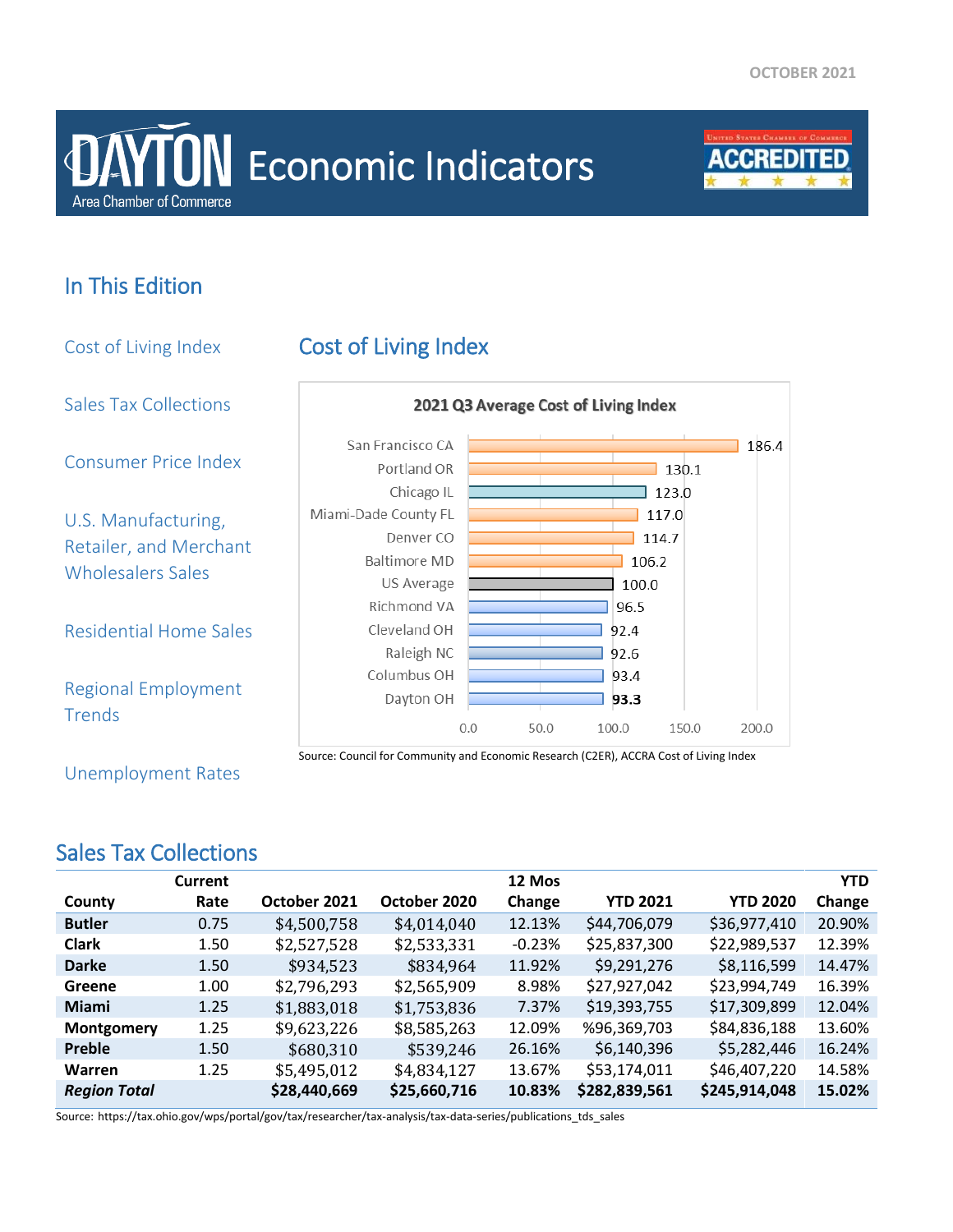#### Consumer Price Index

| October 2021 % Monthly change    | $0.8\%$ |
|----------------------------------|---------|
| CPI over the last 12 months avg. | 6.6%    |

Statistics for the Dayton MSA are no longer available. Based on Midwest region B/C MSA Population 50,000- 1,500,000. Source: http://www.bls.gov/regions/mountain-plains/news-release/consumerpriceindex\_midwest.htm#chart1

#### Consumer Price Index - Percent Change



Statistics for the Dayton MSA are no longer available. Based on Midwest region B/C MSA Population 50,000- 1,500,000. Source[: http://www.bls.gov/regions/mountain-plains/news-release/consumerpriceindex\\_midwest.htm#chart1](http://www.bls.gov/regions/mountain-plains/news-release/consumerpriceindex_midwest.htm#chart1)

#### Estimated Monthly Sales for Manufacturers, Retailers, and Merchant Wholesalers

| (In millions of dollars)  | <b>October</b><br>'21 | September '21 | October '20 | October 21/October 20<br>% Change |
|---------------------------|-----------------------|---------------|-------------|-----------------------------------|
| <b>Total Business</b>     | \$1,711,246           | \$1,674,397   | \$1,463,959 | 16.89%                            |
| <b>Manufacturing</b>      | \$523,458             | \$513,205     | \$463,216   | 13.01%                            |
| Retail                    | \$565,388             | \$554,233     | \$492,938   | 14.70%                            |
| <b>Merchant Wholesale</b> | \$622,400             | \$606,959     | \$507,805   | 22.57%                            |

Note: Adjusted for seasonal variations and, in the case of sales, for trading-day differences and holiday variations. For complete methodology, refer to the source.

Source: US Dept. of Commerce, US Census Bureau, Economic Indicators, Manufacturing and Trade Inventories and Sales

#### Residential Home Sales

|                             |               | November '21 November '20 | %Change | <b>YTD '21</b>  | <b>YTD '20</b>  | %Change |
|-----------------------------|---------------|---------------------------|---------|-----------------|-----------------|---------|
| <b>Number of Homes Sold</b> | 1476          | 1405                      | 5.05%   | 16.125          | 15.787          | 2.17%   |
| <b>Total Home Sales</b>     | \$331,567,138 | \$279.562.150             | 18.60%  | \$3,537,222,288 | \$3.104.416.420 | 13.94%  |
| Average Sale Price (\$)     | \$224.639     | \$198,977                 | 12.90%  | \$219,363       | \$196.644       | 11.55%  |

Source: Dayton Area Board of Realtors, Dayton Area Home Sales